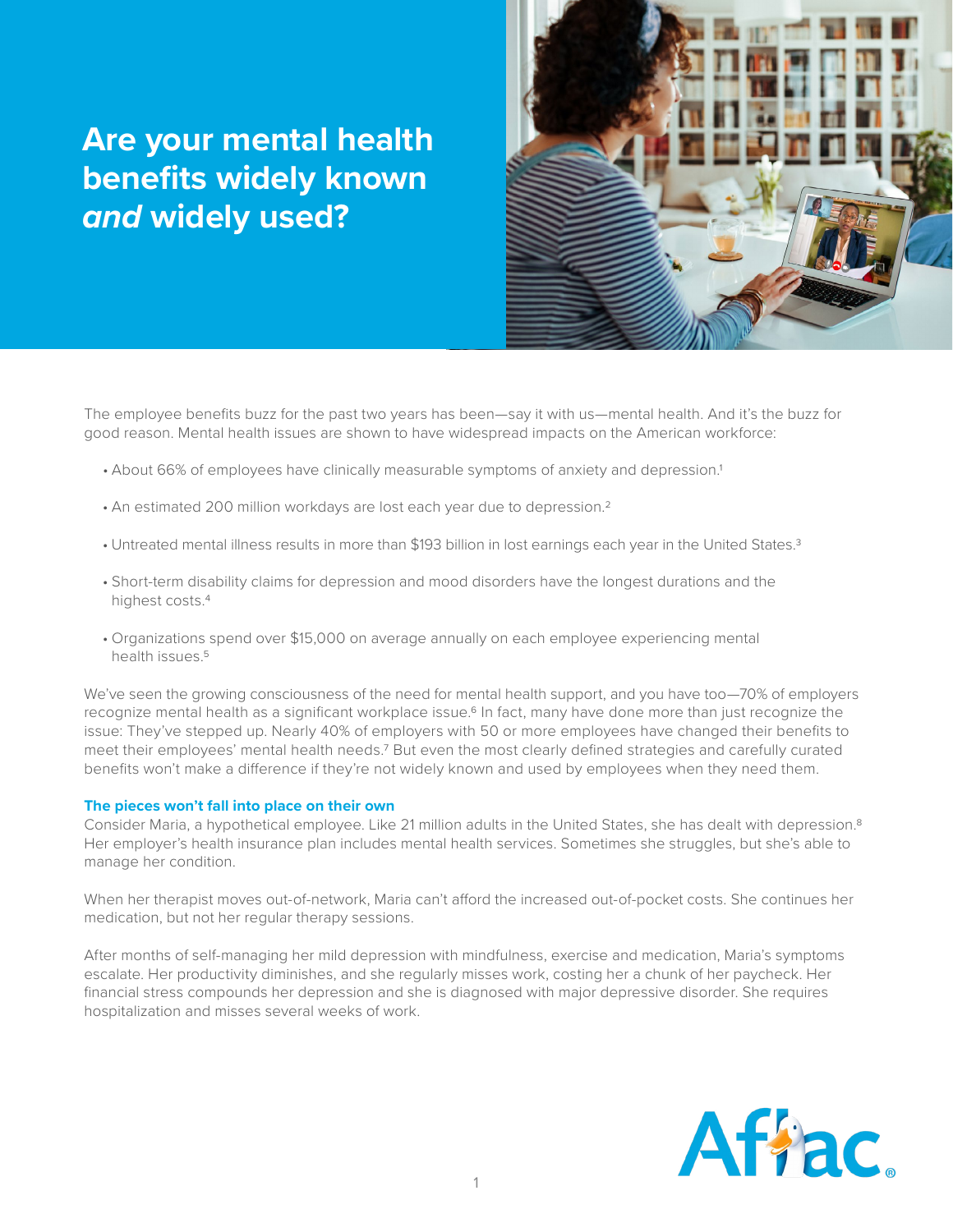If we take a closer look at Maria's story, we can see points along the path where resources and interventions might have helped prevent such a severe outcome.

- • When she could no longer afford her therapist, an employee assistance program could have guided her to support resources or helped her find a therapist in her network.
- • When her depression was mild to moderate, self-service mental health tools could have helped detect the need for elevated support.
- • When she began to miss work regularly, internal protocols could have prompted her manager to reach out to help determine if she needed additional support.
- • When she was diagnosed with major depressive disorder, a financial benefit could have helped reduce her financial stress.
- • When she missed several weeks of work, income replacement benefits from a short-term disability policy could have helped her continue to meet financial obligations while regular paychecks weren't coming in.

And here's the real kicker to Maria's story: Some of those tools were available through her employer, but she didn't know it.

#### **Unlock greater use of your mental health benefits**

An employee benefits strategy that includes mental health support is start. But it's just that—a start. There are two critical steps that can help you make sure resources are more widely known and used.

#### **1. Prioritize mental health.**

Mental health and mental illness can be sensitive, intimidating topics for employees. When employers prioritize mental health as part of the company culture, it helps remove stigma, build trust and create opportunities for meaningful engagement. There are lots of ways—big and small—to incorporate mental health into company culture, including:9

- • Hosting seminars or workshops that address depression and stress management techniques, such as mindfulness, breathing exercises and meditation.
- • Distributing physical and digital materials, such as brochures, flyers and videos, to all employees about signs and symptoms of poor mental health and opportunities for treatment.
- • Creating and maintaining dedicated, quiet spaces employees can use for relaxation activities.
- • Training managers to recognize signs and symptoms of stress and depression in team members and encourage them to seek help from qualified mental health professionals.
- • Giving employees opportunities to participate in decisions about issues that affect job stress.

### **2. Communicate (and then communicate a lot more).**

Nearly half of all employees say their company has not proactively shared what mental resources are available.<sup>10</sup> Communicating regularly and in a variety of ways is a must for getting employees' attention. Examples include:

- • Newsletters
- • Employee social channels
- • Emails and mailers
- • Videos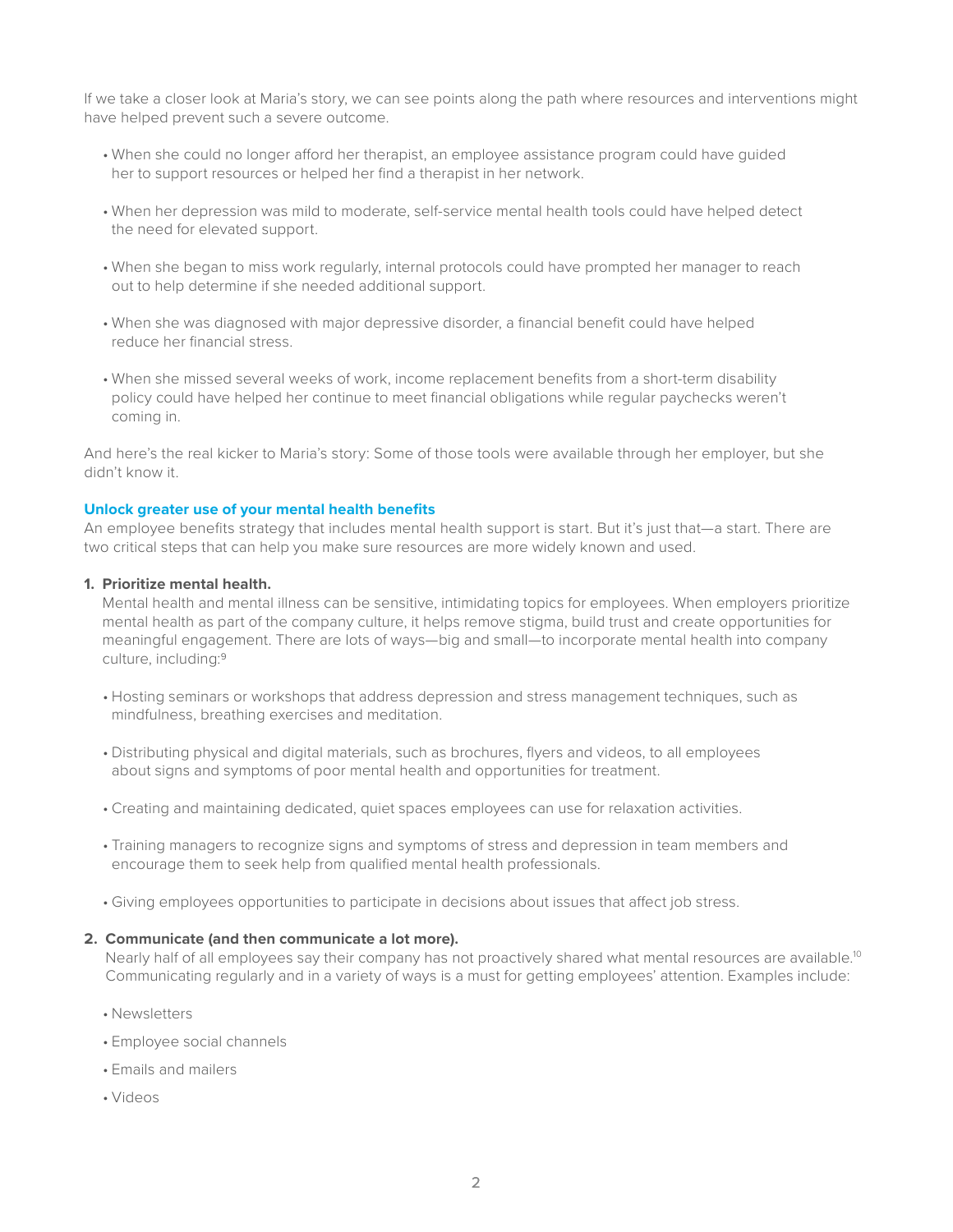- • Text messages
- • Company intranet
- • Pulse surveys
- • All-employee and team meetings
- • Digital signage
- • Games and contests
- • Open enrollment activities

#### **Participation leads to better outcomes—which is better for, well, everyone**

When employees take advantage of mental health support, the impacts are far-reaching:

- • 80% of employees treated for mental illness report improved levels of work effectiveness and satisfaction.<sup>11</sup>
- Every \$1 spent on treating ordinary mental health concerns yields a \$4 return in improved health and productivity for employers.12
- Every \$1 investment in prevention and early intervention for mental illness and addiction programs yields \$2 to \$10 in savings in health costs, criminal and juvenile justice costs and productivity.<sup>3</sup>

Significant time and effort go into developing employee benefits strategies that support both business objectives *and* employee health, well-being and productivity. When decisions are being made about the role mental health benefits can play in these strategies, don't forget the keys that can help unlock greater utilization and better outcomes.

### **Aflac's continued commitment to the ever-evolving emphasis on mental health**

Mental health is on a spectrum, so your coverage should be too. Aflac is fully committed to being a part of the care you show employees while also tending to the well-being of your business. We look closely at our offerings to identify gaps and find places where we can fine-tune benefits—or add new ones—to help close them. Examples include:

- **• NeuroFlow on our group long-term disability plan:** NeuroFlow is a next-generation mental health solution featuring 24/7 digital behavioral health support and monitoring to create a feedback loop with employees at all points along the mental health spectrum. As an early intervention tool, it has the potential to reduce the duration and frequency of disability claims. NeuroFlow is available to insured group long-term disability policies with more than 1,000 lives.\*
- **• New mental health rider on group critical illness plans:** Our new rider covers severe mental health conditions, including bipolar I, major depressive disorder, post-traumatic stress disorder, schizophrenia and substance use disorder. Certificate holders will receive 10% of the plan's face amount as a lump-sum payment upon diagnosis.\*\*
- **• Care managers:** Licensed, master-level social workers who get to know our most vulnerable customers, their unique situations and their range of needs can skillfully navigate complex systems and conversations to remove barriers and help alleviate stressors. Care managers support members enrolled in many of our group life and disability plans.
- **• Employee assistance plans:** Offering 24/7 access to licensed counselors, our optional EAP is an additional line of support for employees wrestling with personal or workplace issues. It is available for an additional fee with our group long-term disability and some term life plans.